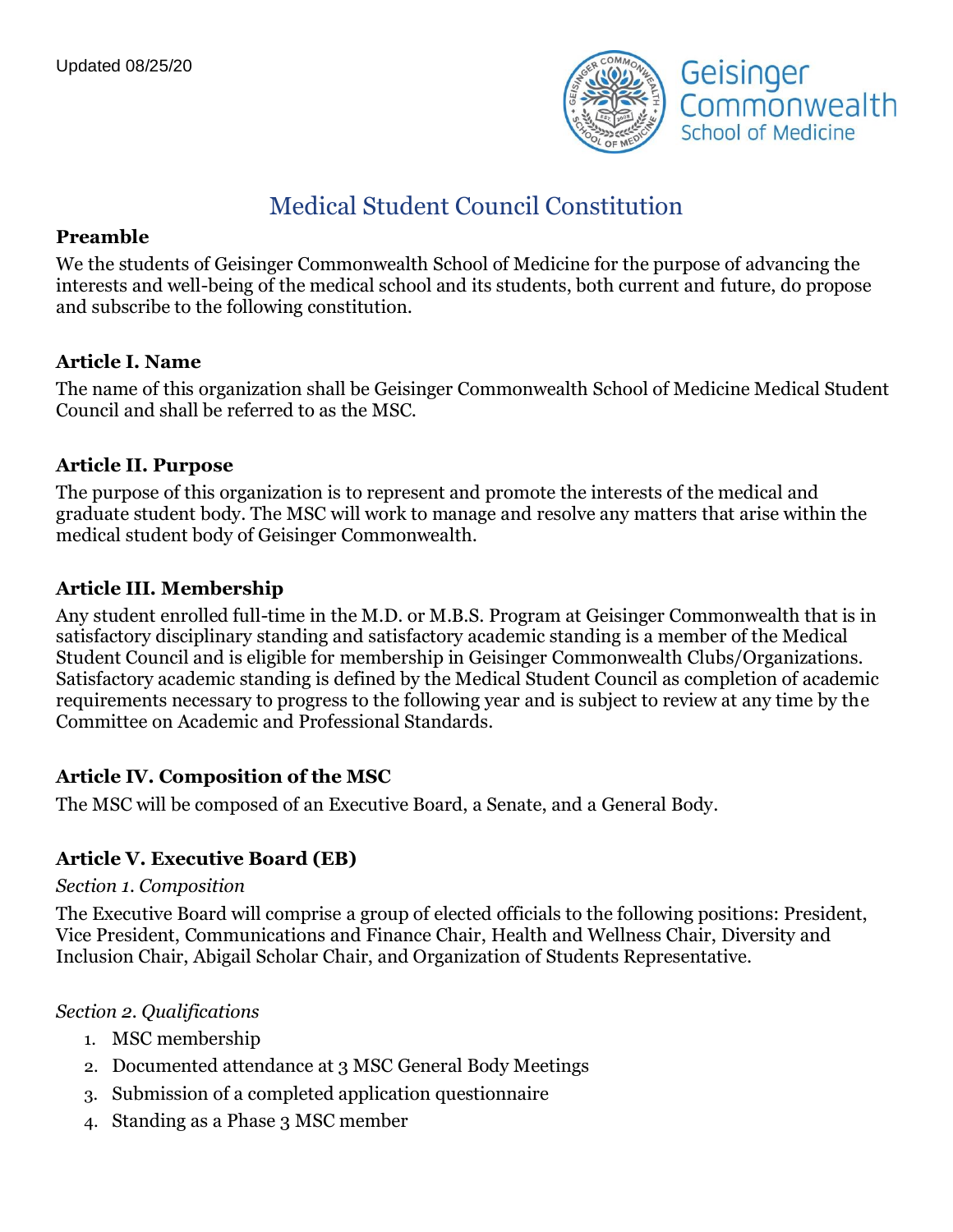### *Section 3. General Duties*

- 1. It will be the responsibility of all members of the Executive Board to uphold and enforce the MSC constitution.
- 2. The Executive Board will hold a minimum of one EB Meeting one week prior to each MSC General Body Meeting.
- 3. Phase 1, Phase 2, and MBS Presidents will be required to attend these meetings.
- 4. All other MSC Presidents (Phase 3) will be invited to attend these meetings as their schedules permit.
- 5. Each member of the Executive Board is required to attend every MSC General Body Meeting. In the case of their absence, they must select a proxy to attend the meeting in their place. The number of absences for each EB member shall be capped at 2. The EB shall not carry more than 2 proxies for any meeting. Extenuating circumstances shall be reviewed by the MSC.
- 6. Each member of the Executive Board will be a full voting member of the MSC.
- 7. Yearly review and relevant updates to the Medical Student Council Constitution are expected.

### *Section 4. Officers & Duties*

### **MSC Executive Board President**

- 1. Attend monthly Executive Board, Medical Student Council General Body Meetings, Class meetings, and student meetings with the Dean
- 2. Call, preside and set the agenda for Executive Board and General Body Meetings
- 3. Maintain regular communication and support with all elected medical council members, and the graduate student council
- 4. Create and implement all constitutional amendments and resolutions adopted by the MSC or other committees
- 5. Appoint Ad-Hoc Committees as needed
- 6. Delegate duties among members at large as necessary
- 7. Act as official representative of the student body to the college's administration, faculty, and advisor as needed

### **MSC Executive Board Vice President**

- 1. Attend monthly Executive Board, Medical Student Council General Body Meetings, Class meetings and student meetings with the Dean
- 2. Assume the duties of the President in times when the office is temporarily or permanently vacant
- 3. Collaborate with Phase One, Two, and Three Vice Presidents to achieve the goal of curricular improvement
- 4. Present curricular information and updates from the curriculum contribution forms at MSC General Body Meetings
- 5. Serve as a student representative for all classes at the bimonthly Medical Curriculum Committee (MCC) meetings.
- 6. Serve as a the MSC Executive Board Student representative at the Student Education Group (SEG)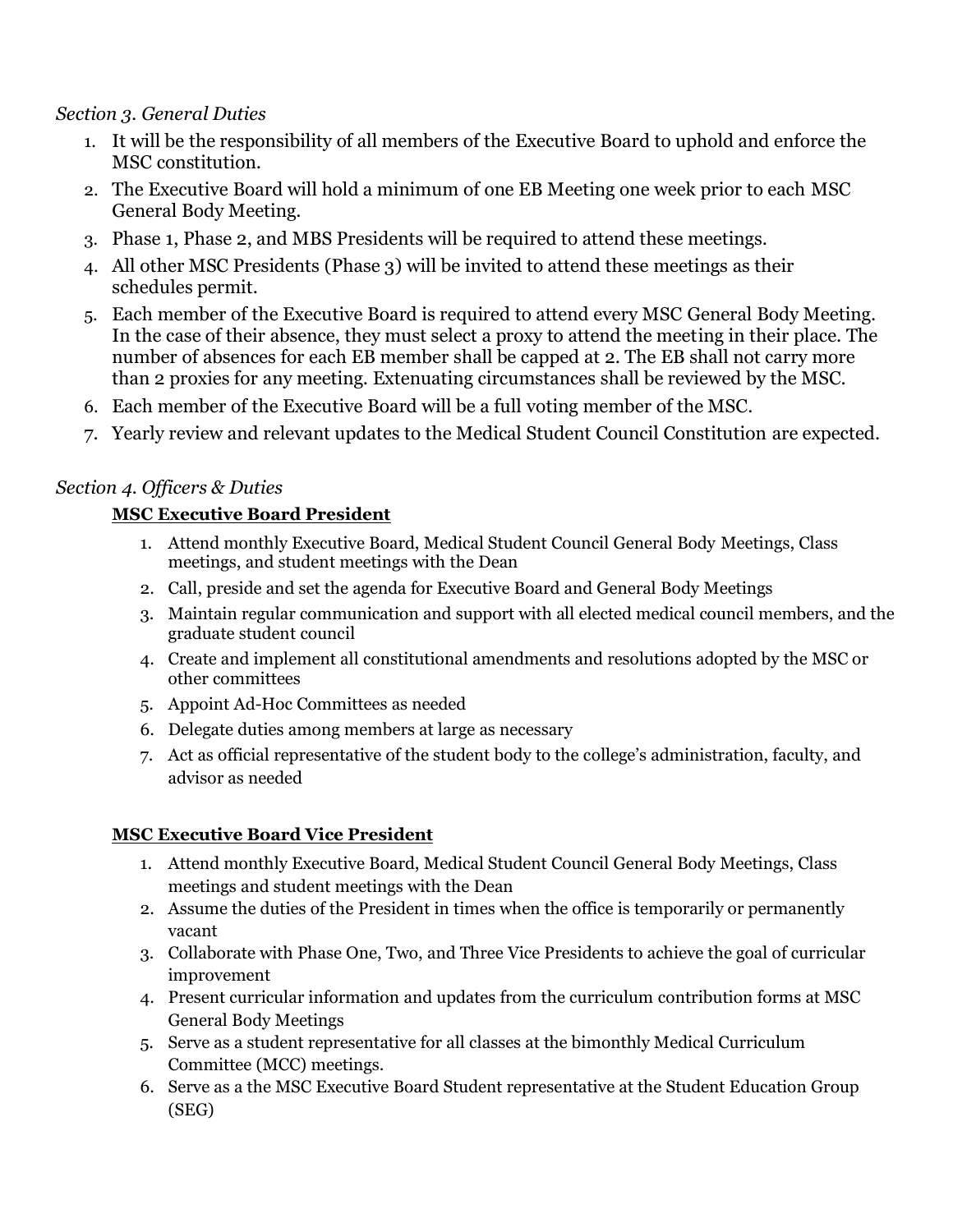#### **MSC Executive Board Communication and Finance Chair**

- 1. Attend monthly Executive Board, Medical Student Council General Body Meetings, and student meetings with the Dean
- 2. Create and communicate General Body Meeting slideshows and maintain accurate and complete meeting minutes
- 3. Manage club attendance at General Body Meetings
- 4. Chair the Finance Committee
- 5. Coordinate the Find Your Specialty series in collaboration with the Phase 1 Institutional Advancement and Communications Chair

### **MSC Executive Board Health and Wellness Chair**

- 1. Attend monthly Executive Board, Medical Student Council General Body Meetings, and student meetings with the Dean
- 2. Assist in developing a wellness curriculum, programming, and interval wellness activities
- 3. Communicate and market wellness programs and activities within the GCSOM community
- 4. Participate in wellness training and development activities to assist in the development of initiatives and programs
- 5. Liaison between Center for Student Life and Wellness, the medical student council, faculty, and the dean.
- 6. Serve as a student representative for all classes at the bimonthly Medical Curriculum Committee (MCC) meetings.

#### **MSC Executive Board Diversity and Inclusion Chair**

- 1. Attend monthly Executive Board, Medical Student Council General Body Meetings, and student meetings with the Dean
- 2. Collaborate with Center for Diversity, Inclusion and Societal Hierarchies on areas of need, growth, and strengths regarding diversity and inclusion within the students, staff, and faculty
- 3. Engage the MSC, students and faculty on diversity and inclusion
- 4. Actively participate on the Committee for Diversity and Inclusion and the Diversity Task Force
- 5. Coordinate and promote diversity and inclusion events and activities
- 6. Oversee and support the Phase One, Two, and Three Diversity and Inclusion Chairs
- 7. Share student concerns, programs and initiatives with the UME Faculty of Diversity, Inclusion, and Societal Hierarchies
- 8. Collaborate with other student groups to support an inclusive learning environment

### **MSC Executive Board Abigail Scholar Chair**

-Phase 3 Chair Will hold position on Executive board

### **Organization of Students Representative**

-Phase 3 Chair Will hold position on Executive board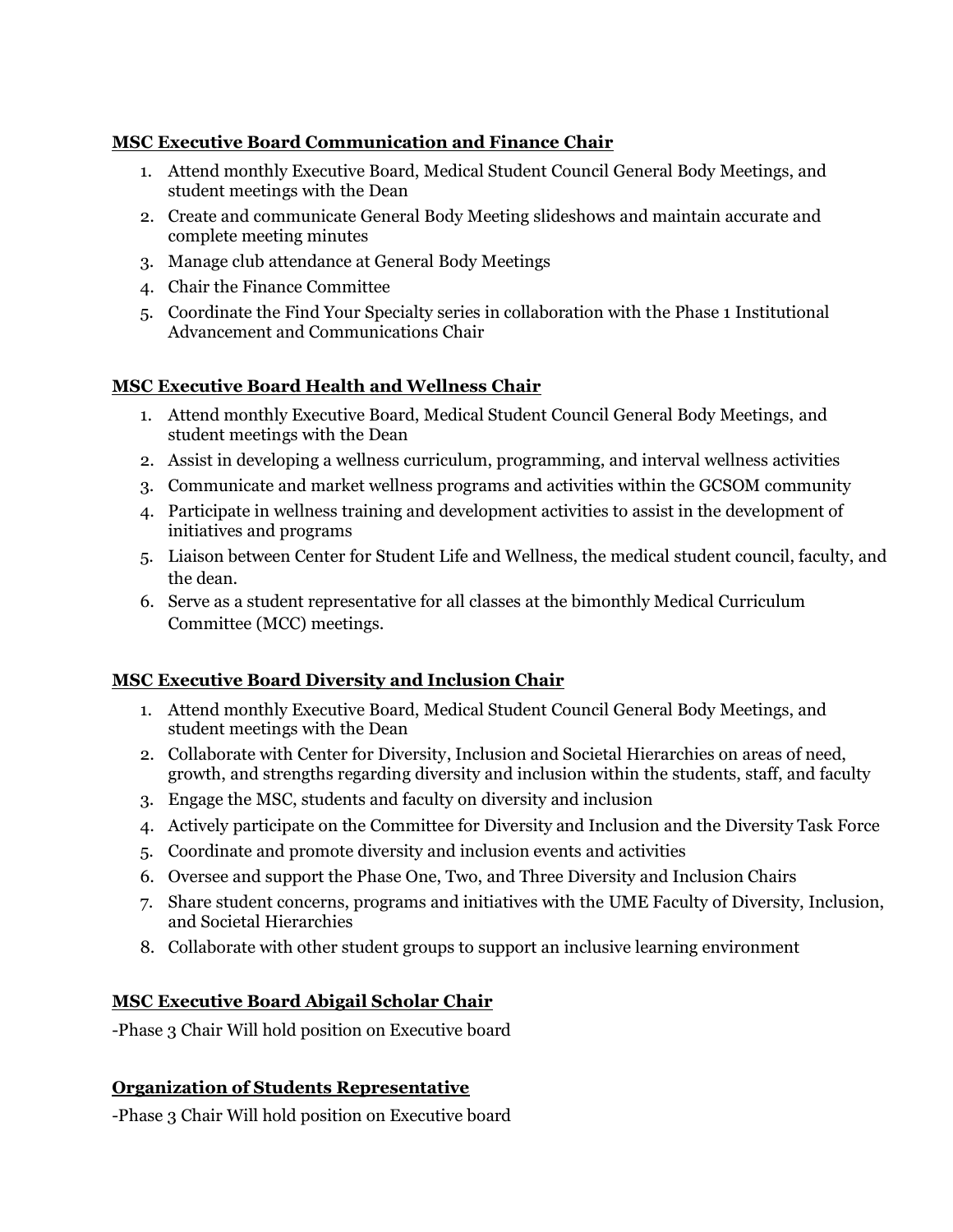# **Article VI. Senate**

### *Section 1. Composition*

The Senate will comprise of all the Class positions.

### *Section 2. Qualifications*

- 1. MSC membership
- 2. Submission of a completed application questionnaire

### *Section 3. Senate Officers & Duties (Phase 1)*

- 1. Represent the interests of their respective classes
- 2. Communicate issues to their respective classes
- 3. Punctually attend full MSC general body meetings with a maximum of two absences

### **President**

- 1. Attend monthly Phase One Student Council meetings, class meetings, General Assembly Meetings, Executive Board Meetings, and Deans' Lunches
- 2. Serve as the liaison between the MSC, Administration, faculty advisor, and all students of their class
- 3. Set agenda and preside over monthly Phase One Student Council Meetings
- 4. Attend regular Course Directors' meetings with the Vice President to implement immediate solutions, moderate communications between class and course directors
- 5. Maintain regular communication with all Phase One Student Council class officers and committee representatives
- 6. Appoint Phase One Council Ad-Hoc Committees as needed
- 7. Meet monthly with Phase One Student Council Advisor
- 8. Assist in the planning and execution of any Phase One Student Council events as needed

### **Vice President**

- 1. Attend monthly Phase One Student Council meetings, class meetings, General Assembly Meetings, and Vice Presidents' meetings
- 2. Assume the duties of the President in times when the office is temporarily or permanently vacant
- 3. Attend regular Course Directors' meetings with President to implement immediate solutions, moderate communications between class and course directors
- 4. Oversee Phase One student submissions to the MD Curriculum Contribution Form and collaborate with Associate Dean for Educational Administration
- 5. Present curricular information and updates from the curriculum contribution forms at the Phase One Student Council meetings, class meetings, and MSC General Assembly Meetings
- 6. Serve as a Phase One Student representative at the Student Education Group (SEG) meetings
- 7. Serve as a Phase One Student representative at the monthly Foundational Education Sub-Committee meetings
- 8. Assist in the planning and execution of any Phase One Student Council events as needed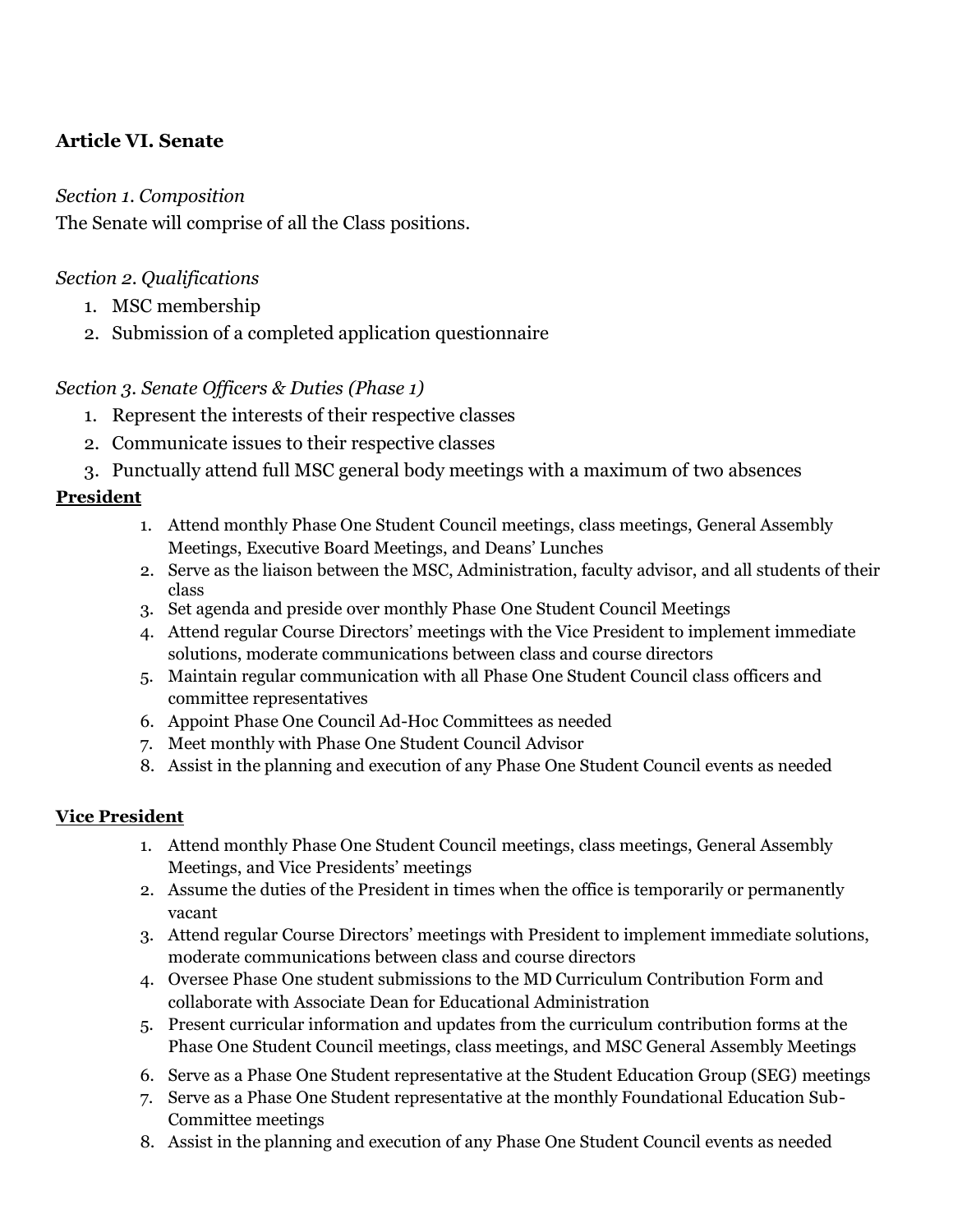#### **Communication and Finance Chair**

- 1. Attend monthly Phase One Student Council meetings, class meetings, and General Assembly Meetings
- 2. Preside over the Phase One Student Council Academic Resource Committee (Library Resources Representative and the Information Technology Representative)
- 3. Provide council-to-student email communication on behalf of all executive members of Phase One Student Council
- 4. Maintain relevant Phase One Student Council attendance records and meeting minutes
- 5. Create and maintain a Phase One Student Council Drive
- 6. Maintain the monthly calendar white boards outside the second-floor lecture halls with relevant institutional events
- 7. Serve on the Finance Committee and coordinate all financial matters for Phase One Student Council (study resource discounts for class)
- 8. Meet with Phase One Student Council Advisor faculty to coordinate budget for Student Engagement Committee events
- 9. Assist in the planning and execution of any Phase One Student Council events as needed

#### Student Engagement Committee

### **Social Engagement Chair**

- 1. Attend monthly Phase One Student Council meetings, class meetings, and General Assembly Meetings
- 2. Meet monthly with Phase One Student Council Advisor
- 3. Choose dates for, coordinate planning, and execute social events, with assistance from Phase One Student Council as needed
	- a. For example: Safe Trick or Treat for the Community, Holiday Kick-Off event, Talent Show, Cultural Bazaars and Heritages Months
- 4. Coordinate, plan, and implement ad hoc social activities for Phase One students
- 5. Collaborate with the Student Affairs Coordinator to organize and execute the annual club fair at the start of the school year
- 6. Assist in the planning and execution of any Phase One Student Council events as needed

#### **Community Service Chair**

- 1. Attend monthly Phase One Student Council meetings, class meetings, and General Assembly Meetings
- 2. Plan and advocate for school-wide and class-specific community service events
- 3. Promote/coordinate community service resources, initiatives, and projects to student body
- 4. Share student concerns, programs, and initiatives with Phase One Student Council Advisor and other relevant Community Service-related faculty and staff
- 5. Assist in the planning and execution of any Phase One Student Council events as needed

### **Health and Wellness Chair**

1. Attend monthly Phase One Student Council meetings, class meetings, and General Assembly Meetings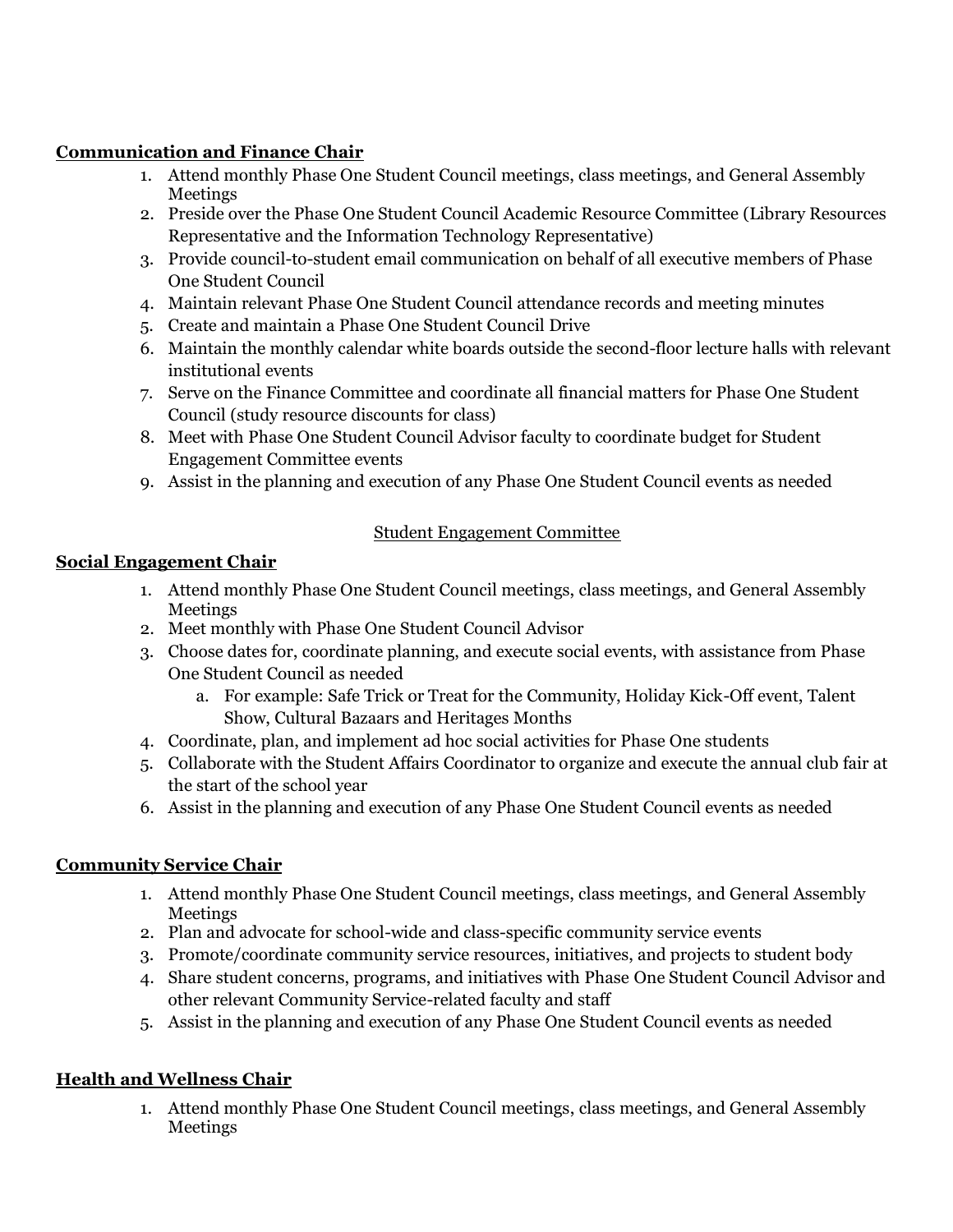- 2. Meet with Health and Wellness Committee under the leadership of the Director of Student Wellness to address student wellness concerns and strategize possible solutions
- 3. Help to promote wellness curriculum, programming, and activities as well as coordinate communication among students
- 4. Promote/coordinate wellness events and initiatives to Phase One Student Council, student clubs and organizations
- 5. Organize and facilitate health and wellness resources and projects for student body
- 6. Act as liaison between the Center for Student life and Wellness and the Phase One Student Council, and faculty
- 7. Meet with the Accessibility Coordinator of The Center for Learning Excellence as needed
- 8. Assist in the planning and execution of any Phase One Student Council events as needed

### **Diversity and Inclusion Chair**

- 1. Attend monthly Phase One Student Council meetings, class meetings, and General Assembly Meetings
- 2. Serve on Committee for Diversity and Inclusion and Diversity Task Force
- 3. Engage student body, Phase One Student Council, and faculty on issues of diversity and inclusion
- 4. Promote/coordinate diversity and inclusion events and initiatives to Phase One Student Council, student clubs and organizations
- 5. Choose dates for, coordinate planning, and execute social events, with assistance from Phase Two and Three Diversity and Inclusion Chairs
- 6. Share student concerns, programs, and initiatives with the UME Faculty of Diversity, Inclusion, and Societal Hierarchies and the Phase One Student Council Advisor and other relevant faculty and administration
- 7. Collaborate with other student groups to support an inclusive learning environment
- 8. Assist in the planning and execution of any Phase One Student Council events as needed

### **Institutional Advancement Chair**

- 1. Attend monthly Phase One Student Council meetings, class meetings, and General Assembly Meetings
- 2. Meet with the Department of Institutional Advancement and the Communications Department and Director of Alumni Relations, as needed
- 3. Serve as liaison between the alumni society and Phase One Student Council and student body
- 4. Assist with planning and promoting alumni and events including but not limited to, and with assistance from Phase One Student Council, as needed (Annual White Coat Ceremony, Alumni Reunion Weekend, Commencement Weekend, Find-Your-Specialty Series)
- 5. Assist in the planning and execution of any Phase One Student Council events as needed

### **Learning Community Class Chair**

- 1. Attend monthly Phase One Student Council meetings, class meetings, and General Assembly Meetings, and Learning Community Team Leader Meetings
- 2. Collaborate with the Regional Learning Community Team Leader to coordinate and execute social and engagement activities for their learning community
- 3. Communicate upcoming events on or off campus relevant to their respective learning community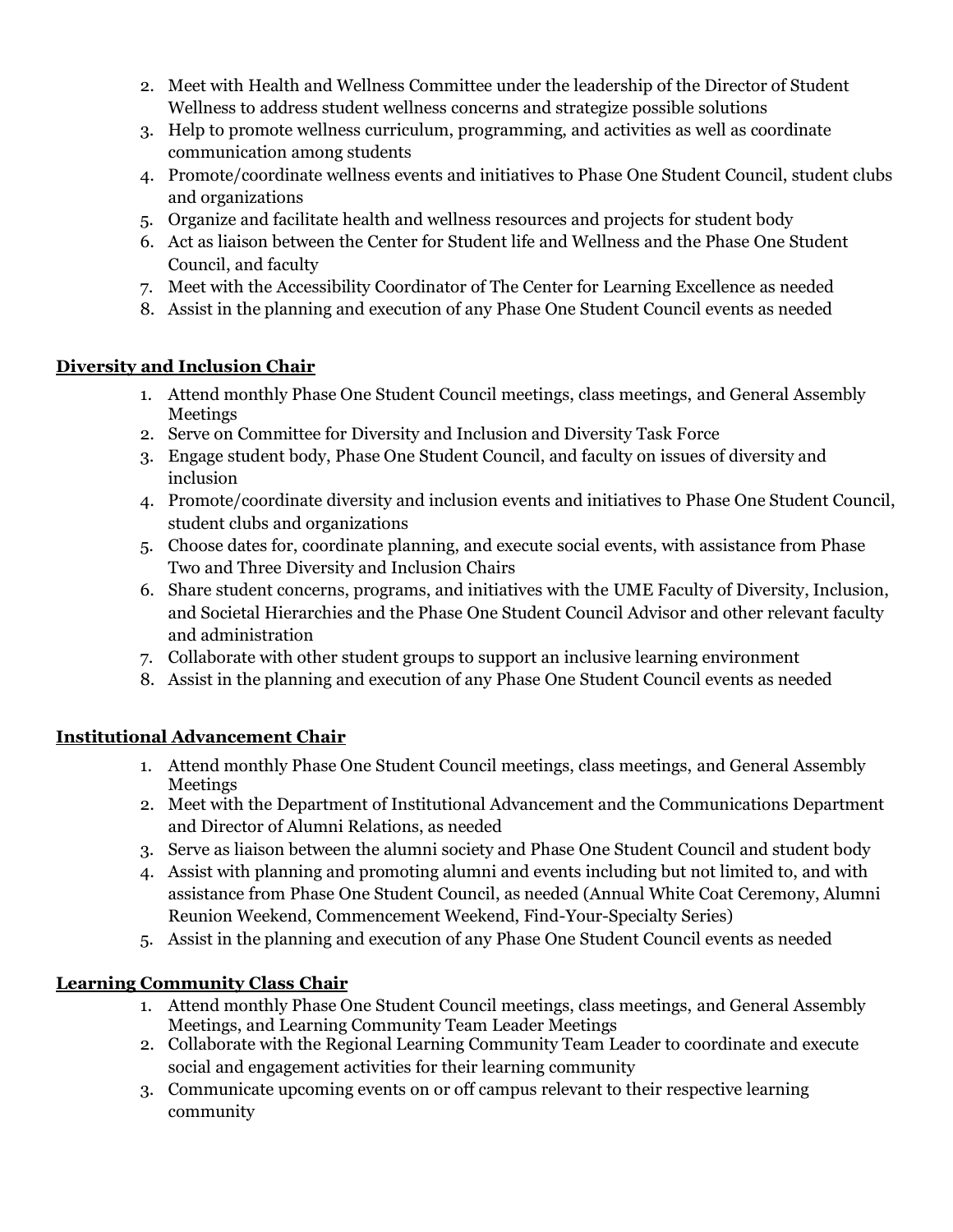- 4. Engage and promote the virtual learning community communication platform to promote and encourage interactions in real time with peers, faculty, staff, and the learning community
- 5. Assist in the planning and execution of any Phase One Student Council events as needed

#### **Abigail Scholars Chair**

- 1. Attend monthly Phase One Student Council meetings, class meetings, and General Assembly **Meetings**
- 2. Liaison between the MSC, faculty advisor, and all Phase One Abigail Scholars
- 3. Assist in generating ideas for Abigail Scholars curriculum and co-curricular activities
- 4. Support admissions recruitment sessions for Abigail Scholars as needed
- 5. Collaborate with the Office of Student Affairs on areas of need, growth, and strengths regarding the Abigail Scholars Program
- 6. Assist in the planning and execution of incoming and graduating Abigail receptions, as well as any other Abigail social events
- 7. Assist in the planning and execution of any Phase One Student Council events as needed

### **Academic Resources Committee**

### **Library Resources Chair**

- 1. Attend monthly Phase One Student Council meetings, class meetings, General Assembly Meetings, and Learning Environment Open Forum Meetings
- 2. Serve as a member of the Phase One Student Council Academic Resources Committee
- 3. Attend Library Subcommittee meetings
- 4. Collaborate with the Library Sub-Committee to ensure the library resources support students and faculty in the MD program to facilitate curriculum delivery, faculty instruction, student learning, and research development
- 5. Collaborate with the Director of the Medical Library to recommend library resources and/or services to the Medical Curriculum Committee
- 6. Serve as a resource to Phase One Student Council and class on issues regarding academic resources
- 7. Assist in the planning and execution of any Phase One Student Council events as needed
- 8. Collaborate with the Phase Two and Three Communications and Finance Chairs to provide feedback on Library resources

### **Information Technology Chair**

- 1. Attend monthly Phase One Student Council meetings, class meetings, General Assembly Meetings, and Learning Environment Open Forum Meetings
- 2. Serve as a member of the Phase One Student Council Academic Resources Committee
- 3. Meet with relevant Information Technology college staff and serve as an advocate for the class and communicate needs and suggestions to the Information Technology Department
- 4. Learn how use the technology in the lecture halls and group rooms
- 5. Serve as a resource to Phase One Student Council, class, and student body on issues regarding IT and academic resources
- 6. Assist in the planning and execution of any Phase One Student Council events as needed
- 7. Collaborate with the Phase Two and Three Communications and Finance Chairs to provide feedback on Technology resources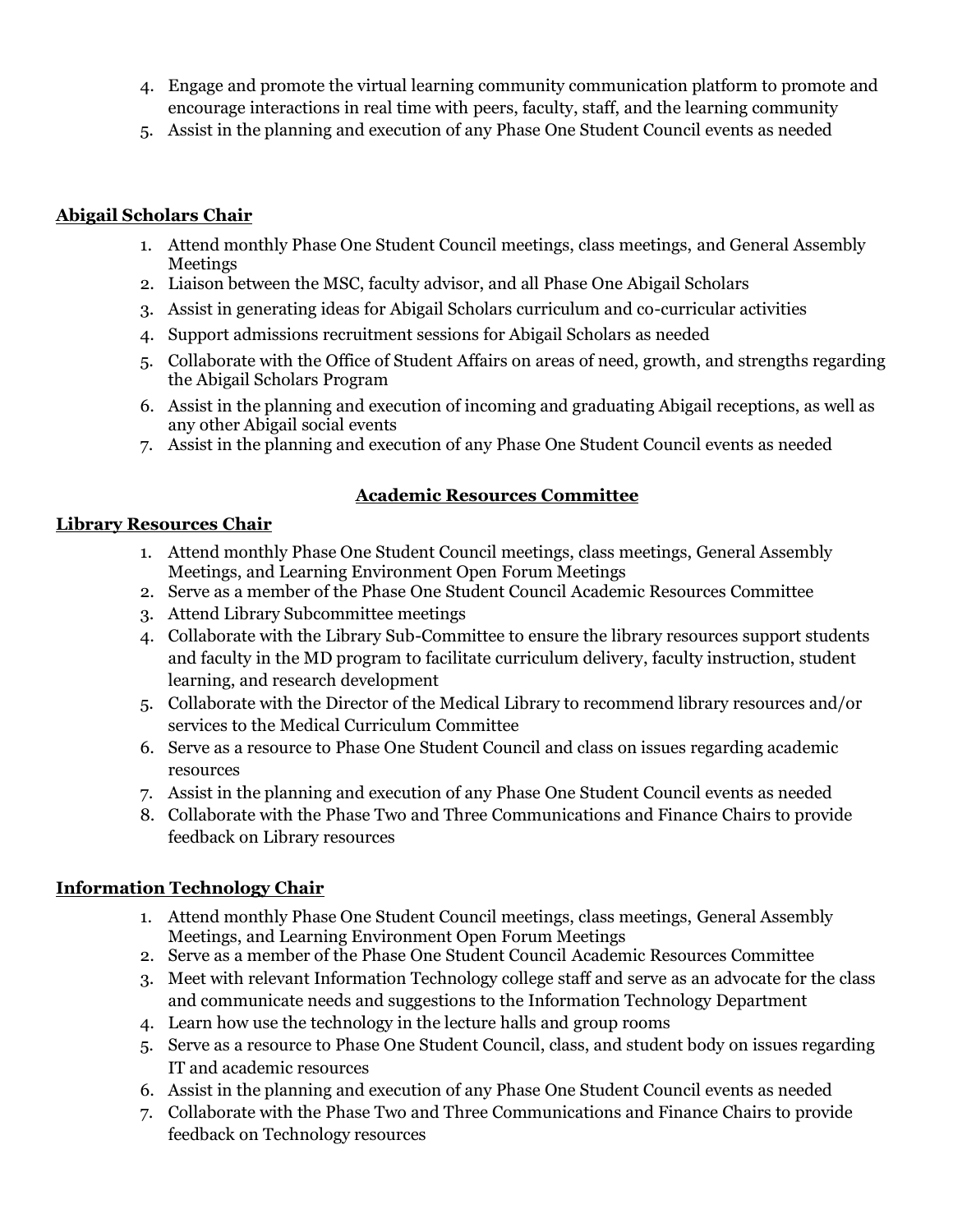#### **Organization of Students Representative**

#### NOTE: OSR is a three-phase position and is not re-elected. **A continued position from Phase 1 to Phase 3 where they will serve on the Executive Board)**

- 1. Attend monthly Phase One Student Council meetings, class meetings, and General Assembly Meetings and Learning Environment Open Forum Meetings
- 2. Nationally represent Geisinger Commonwealth School of Medicine to the AAMC by presenting at and attending the annual Learn Serve Lead Conference
- 3. Disseminate relevant information to the student body from the AAMC and other school OSRs
- 4. Collaborate with other OSRs to advance projects at the national level for school specific interests
- 5. Engage the MSC, students and faculty with the learning environment
- 6. Actively participate in the Learning environment Committee to identify areas of need, growth, and strengths regarding learning environment within the students, staff, and faculty
- 7. Communicate the outcome of Learning Environment reports at Phase One Student Council and MSC General Body Meetings
- 8. Assist in the planning and execution of any Phase One Student Council events as needed

### *Section 4. Senate Officers & Duties (Phase 2 Class Officers)*

### **President**

- 1. Attend monthly Phase Two Student Council meetings, class meetings, General Assembly Meetings, Executive Board Meetings, and Deans' Lunches
- 2. Liaison between the MSC, Administration, faculty advisor, and all students of their class
- 3. Maintain regular communication with all Phase Two Student Council class officers and committee representatives
- 4. Appoint Phase Two Council Ad-Hoc Committees as needed
- 5. Set agenda and preside over monthly Phase Two Student Council Meetings
- 6. Attend Education Lead Meetings as needed and voice course concerns of class to implement immediate solutions, moderate communications with class
- 7. Will work closely with Phase Two Student Council, Regional Deans, Student Affairs Regional Assistant Deans and Regional Educational Specialists in each region to oversee all activities and ensure communication between the Regional Class Representatives
- 8. Collaborate with class student council to plan and implement all Phase Two Student Engagement activities

#### **Vice President**

- 1. Attend monthly Phase Two Student Council meetings, class meetings, General Assembly Meetings and Vice Presidents' meetings
- 2. Assume the duties of the President in times when the office is temporarily or permanently vacant
- 3. Attend Education Lead Meetings as needed and voice course concerns of class to implement immediate solutions, moderate communications with class
- 4. Serve as a student representative at the monthly Clinical Education Sub-Committee meetings
- 5. Oversee Phase Two student submissions to the MD Curriculum Contribution Form and collaborate with Associate Dean for Educational Administration
- 6. Present curricular information and updates from the curriculum contribution forms at the Phase Two Student Council meetings, class meetings, and MSC General Assembly Meetings
- 7. Serve as a Phase Two Student representative at the Student Education Group (SEG) meetings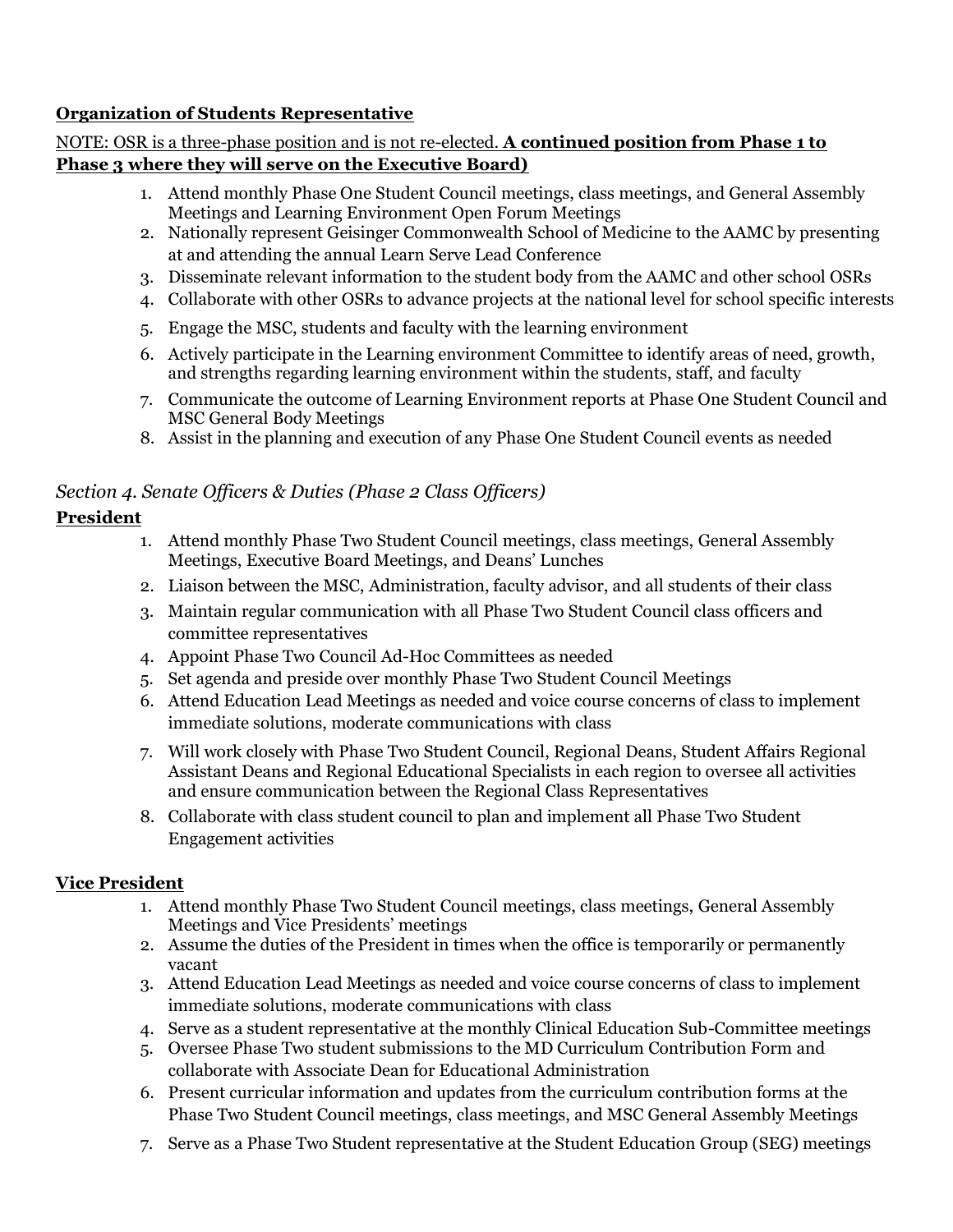8. Assist in the planning and execution of any Phase Two Student Council events as needed

### **Communication and Finance Chair**

- 1. Attend monthly Phase Two Student Council meetings, class meetings, and General Assembly **Meetings**
- 2. Provide council-to-student email communication on behalf of all executive members of Phase Two Student Council
- 3. Maintain relevant Phase Two Student Council attendance records and meeting minutes
- 4. Serve on the Finance Committee and coordinate all financial matters for Phase Two Student Council (study resource discounts for class)
- 5. Meet with Phase Two Student Council Advisor faculty to coordinate budget for Student Engagement Committee events
- 6. Assist in the planning and execution of any Phase Two Student Council events as needed
- 7. Collaborate with class to provide feedback for the Phase One Library Resource and Informational Technology Chairs

### **Diversity and Inclusion Chair**

- 1. Attend monthly Phase Two Student Council meetings, class meetings, and General Assembly **Meetings**
- 2. Serve on Committee for Diversity and Inclusion and Diversity Task Force
- 3. Engage student body, Phase Two Student Council, and faculty on issues of diversity and inclusion
- 4. Promote/coordinate diversity and inclusion events and initiatives to Phase Two Student Council, student clubs and organizations
- 5. Choose dates for, coordinate planning, and execute social events, with assistance from Phase One and Three Diversity and Inclusion Chairs
- 6. Share student concerns, programs, and initiatives with the UME Faculty of Diversity, Inclusion, and Societal Hierarchies and the Phase Two Student Council Advisor and other relevant faculty and administration
- 7. Collaborate with other student groups to support an inclusive learning environment
- 8. Assist in the planning and execution of any Phase Two Student Council events as needed

### **Abigail Scholars Chair**

- 1. Attend monthly Phase Two Student Council meetings, class meetings, and General Assembly Meetings
- 2. Liaison between the MSC, faculty advisor, and all Phase Two Abigail Scholars
- 3. Assist in generating ideas for Abigail Scholars curriculum and co-curricular activities
- 4. Support admissions recruitment sessions for Abigail Scholars as needed
- 5. Collaborate with the Office of Student Affairs on areas of need, growth, and strengths regarding the Abigail Scholars Program
- 6. Assist in the planning and execution of incoming and graduating Abigail receptions, as well as any other Abigail social events
- 7. Assist in the planning and execution of any Phase Two Student Council events as needed

### **Organization of Students Representative**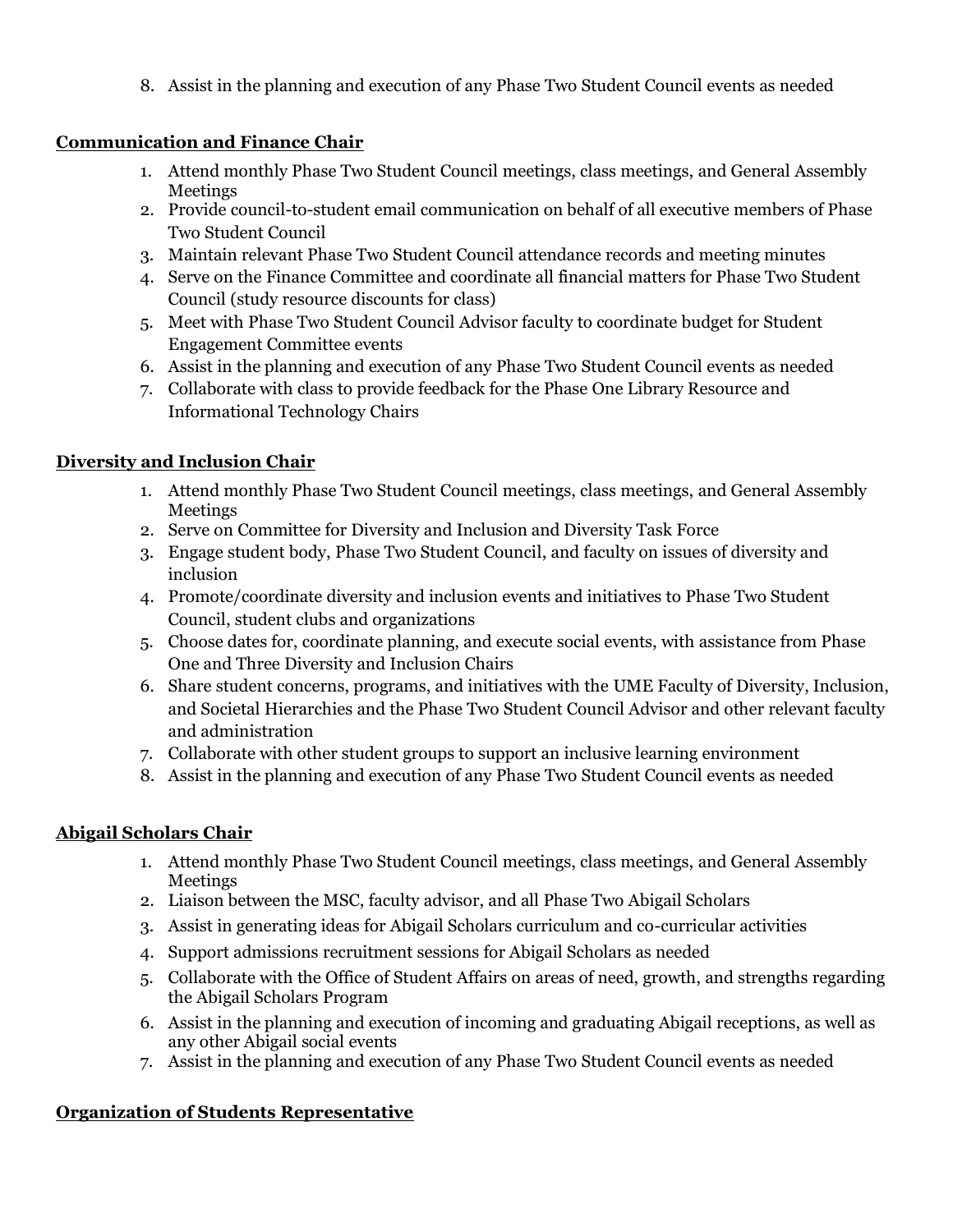#### **NOTE: OSR is a three-phase position and is not re-elected. A continued position from Phase 1 to Phase 3 where they will serve on the Executive Board)**

- 1. Attend monthly Phase Two Student Council meetings, class meetings, General Assembly Meetings, and Learning Environment Open Forum Meetings
- 2. Nationally represent Geisinger Commonwealth School of Medicine to the AAMC by presenting at and attending the annual Learn Serve Lead Conference
- 3. Disseminate relevant information to the student body from the AAMC and other school OSRs
- 4. Collaborate with other OSRs to advance projects at the national level for school specific interests
- 5. Engage the MSC, students and faculty with the learning environment
- 6. Actively participate in the Learning environment Committee to identify areas of need, growth, and strengths regarding learning environment within the students, staff, and faculty
- 7. Communicate the outcome of Learning Environment reports at Phase Two Student Council and MSC General Body Meetings
- 8. Assist in the planning and execution of any Phase Two Student Council events, as needed

# **Regional Class Chairs**

**Learning Community Chair** (One student per regional campus to represent clinical campus students in phase 2 and 3 of the total health curriculum) (Two-phase position)

- 1. Attend monthly Phase Two Student Council meetings, class meetings, and General Assembly Meetings
- 2. Collaborate with Learning Community Team Leaders to coordinate and execute social and engagement activities for their learning community
- 3. Communicate upcoming events on or off campus relevant to the class to their respective learning community
- 4. Engage and promote the virtual learning community communication platform to promote and encourage interactions in real time with peers, faculty, staff, and the learning community
- 5. Collaborate with other regional campus representatives and the class president to ensure that the issues of their region are being expressed and addressed
- 6. Collaborate with other regional representative to organize a regional event in which all students of their regional class are invited
- 7. Assist in the planning and execution of any Phase Two Student Council events as needed
- 8. Meet with Phase Two Council Advisor as needed

**Health and Wellness Chair** (One student per regional campus to represent clinical campus students in phase 2 and 3 of the total health curriculum)

- 1. Attend monthly Phase Two Student Council meetings, class meetings, and General Assembly Meetings
- 2. Work collaboratively with other campus Health and Wellness Representatives to identify and communicate health and wellness needs impacting students in the clinical learning environment
- 3. Promote the wellness curriculum, programming, and activities as well as coordinate communication among students
- 4. Promote/coordinate wellness events and initiatives to Phase Two Student Council
- 5. Organize and facilitate health and wellness resources and projects for student body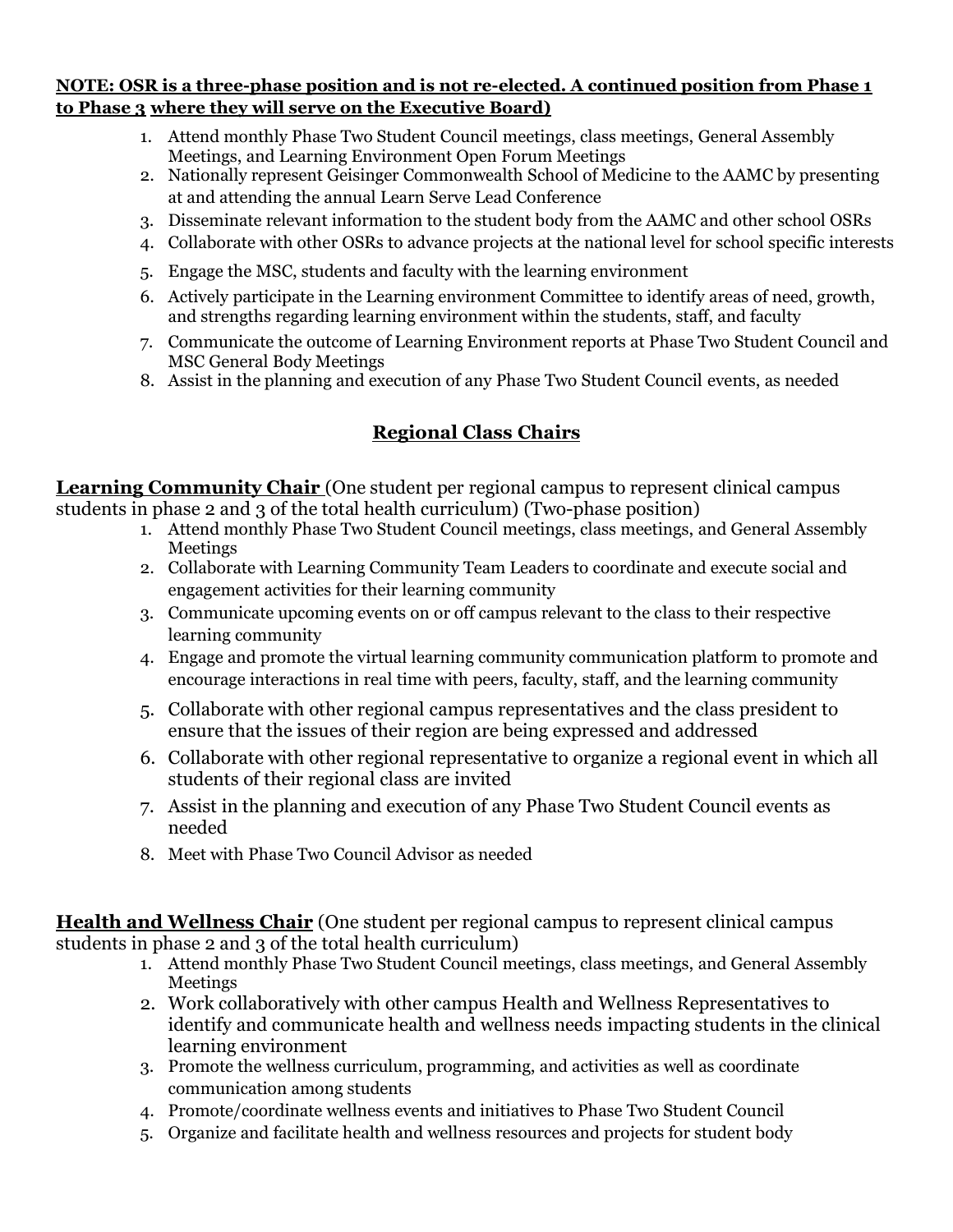- 6. Act as liaison between the Center for Student life and Wellness and the Phase Two Student Council and faculty
- 7. Assist in the planning and execution of any Phase Two Student Council events as needed

### *Section 5. Senate Officers & Duties (Phase 3 Class Officers)*

### **President**

- 1. Attend monthly Phase Three Student Council meetings, class meetings, General Assembly Meetings, Executive Board Meetings, and Deans' Lunches
- 2. Liaison between the MSC, Administration, faculty advisor, and all students of their class
- 3. Maintain regular communication with all Phase Three Student Council class officers and committee representatives
- 4. Appoint Phase Three Council Ad-Hoc Committees as needed
- 5. Set agenda and preside over monthly Phase Three Student Council Meetings
- 6. Attend Education Lead Meetings as needed and voice course concerns of class to implement immediate solutions, moderate communications with class
- 7. Will work closely with Phase Three Student Council, Regional Deans, Student Affairs Regional Assistant Deans and Regional Educational Specialists in each region to oversee all activities and ensure communication between the Regional Class Representatives
- 8. Collaborate with class student council to plan and implement all Phase Three Student Engagement activities including Math Week, Commencement and Student Engagement Activities

### **Vice President**

- 1. Attend monthly Phase Three Student Council meetings, class meetings, and General Assembly Meetings, and Vice Presidents' meetings
- 2. Assume the duties of the President in times when the office is temporarily or permanently vacant
- 3. Serve as a student representative at the monthly Clinical Education Sub-Committee meetings
- 4. Attend Education Lead Meetings as needed and voice course concerns of class to implement immediate solutions, moderate communications with class
- 5. Oversee Phase Three student submissions to the MD Curriculum Contribution Form and collaborate with Associate Dean for Educational Administration
- 6. Present curricular information and updates from the curriculum contribution forms at the Phase Three Student Council meetings, class meetings, and MSC General Assembly Meetings
- 7. Serve as a Phase Three Student representative at the Student Education Group (SEG) meetings
- 8. Assist in the planning and execution of any Phase Three Student Council events as needed
- 9. Collaborate with class student council to plan and implement all Phase Three Student Engagement activities including Match Week, Commencement and Student Engagement Activities

### **Communication and Finance Chair**

- 1. Attend monthly Phase Three Student Council meetings, class meetings, and General Assembly **Meetings**
- 2. Provide council-to-student email communication on behalf of all executive members of Phase Three Student Council
- 3. Maintain relevant Phase Three Student Council attendance records and meeting minutes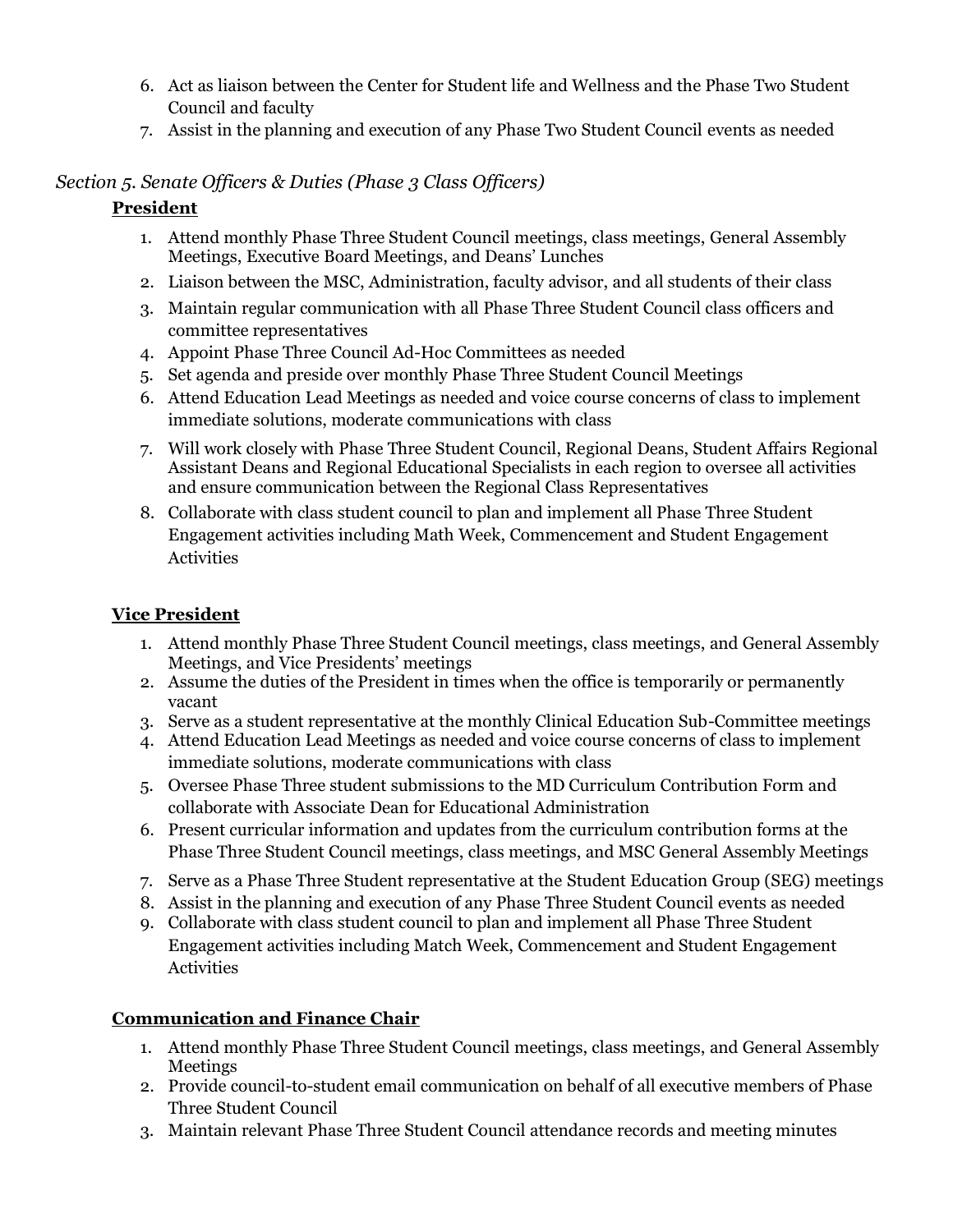- 4. Serve on the Finance Committee and coordinate all financial matters for Phase Three Student Council (study resource discounts for class)
- 5. Meet with Phase Three Student Council Advisor faculty to coordinate budget for Student Engagement Committee events
- 6. Assist in the planning and execution of any Phase Three Student Council events as needed
- 7. Collaborate with class to provide feedback for the Phase One Library Resource and Informational Technology Chairs

### **Diversity and Inclusion Chair**

- 1. Attend monthly Phase Three Student Council meetings, class meetings, and General Assembly Meetings
- 2. Serve on Committee for Diversity and Inclusion and Diversity Task Force
- 3. Engage student body, Phase Three Student Council, and faculty on issues of diversity and inclusion
- 4. Promote/coordinate diversity and inclusion events and initiatives to Phase Three Student Council, student clubs and organizations
- 5. Choose dates for, coordinate planning, and execute social events, with assistance from Phase One and Two Diversity and Inclusion Chairs
- 6. Share student concerns, programs, and initiatives with the UME Faculty of Diversity, Inclusion, and Societal Hierarchies and the Phase Three Student Council Advisor and other relevant faculty and administration
- 7. Collaborate with other student groups to support an inclusive learning environment
- 8. Assist in the planning and execution of any Phase Three Student Council events as needed

# **Health and Wellness Chair**

- 1. Attend monthly Phase Three Student Council meetings, class meetings, and General Assembly Meetings
- 2. Work collaboratively with the Health and Wellness Representatives to identify and communicate health and wellness needs impacting students in the clinical learning environment
- 3. Promote the wellness curriculum, programming, and activities as well as coordinate communication among students
- 4. Promote/coordinate wellness events and initiatives to Phase Three Student Council
- 5. Organize and facilitate health and wellness resources and projects for student body
- 6. Act as liaison between the Center for Student life and Wellness and the Phase Three Student Council and faculty
- 7. Assist in the planning and execution of any Phase Three Student Council events as needed

### **Abigail Scholars Chair**

- 1. Attend monthly Executive Board Meetings, Phase Three Student Council meetings, class meetings, and General Assembly Meetings, Student meetings with the Dean
- 2. Liaison between the MSC, Program Administration/ Abigail Steering Committee, faculty advisor, and all Phase Three Abigail Scholars, and all Abigail Scholars
- 3. Assist in generating ideas for Abigail Scholars curriculum and co-curricular activities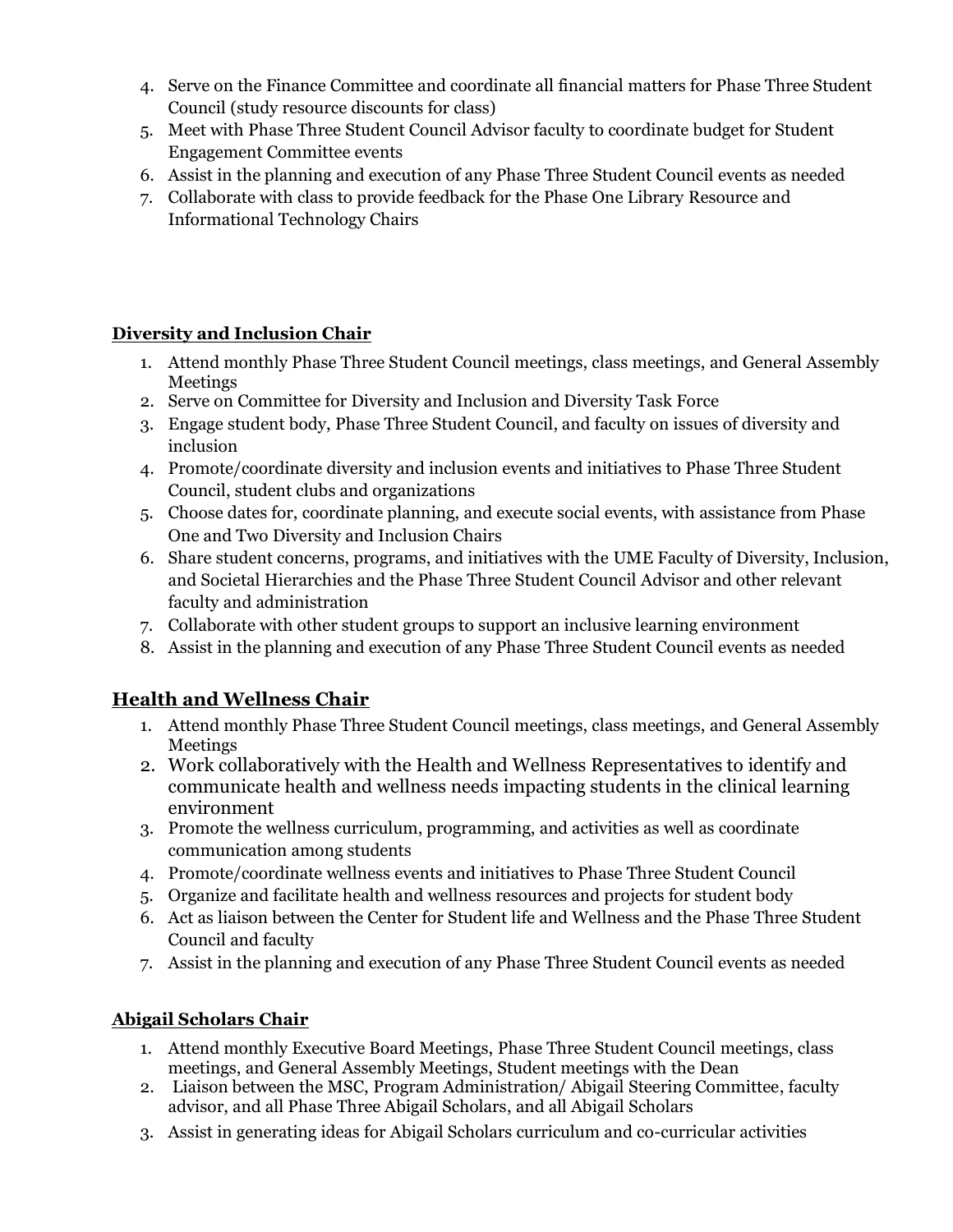- 4. Support admissions recruitment sessions for Abigail Scholars as needed
- 5. Collaborate with the Office of Student Affairs on areas of need, growth, and strengths regarding the Abigail Scholars Program
- 6. Assist in the planning and execution of incoming and graduating Abigail receptions, as well as any other Abigail social events
- 7. Assist in the planning and execution of any Phase Three Student Council events as needed
- 8. Oversee and support the Phase One and Two Abigail Scholar Chairs

#### **Organization of Students Representative (executive board position)**

### **NOTE: OSR is a three-phase position and is not re-elected. A continued position from Phase 1 to Phase 3 where they will serve on the Executive Board)**

- 1. Attend monthly Executive Board Meetings, Phase Three Student Council meetings, class meetings, General Assembly Meetings, Student meetings with the Dean, and Learning Environment Open Forum Meetings
- 2. Nationally represent Geisinger Commonwealth School of Medicine to the AAMC by presenting at and attending the annual Learn Serve Lead Conference
- 3. Disseminate relevant information to the student body from the AAMC and other school OSRs
- 4. Collaborate with other OSRs to advance projects at the national level for school specific interests
- 5. Engage the MSC, students and faculty with the learning environment
- 6. Actively participate in the Learning environment Committee to identify areas of need, growth, and strengths regarding learning environment within the students, staff, and faculty
- 7. Communicate the outcome of Learning Environment reports at Phase Three Student Council and MSC General Body Meetings
- 8. Assist in the planning and execution of any Phase Three Student Council events, as needed

**Learning Community Chairs** (One student per regional campus to represent clinical campus students in phase 3 of the total health curriculum)

- 1. Attend monthly Executive Board Meetings, Phase Three Student Council meetings, class meetings, and General Assembly Meetings, Student meetings with the Dean
- 2. Collaborate with Learning Community Team Leaders to coordinate and execute social and engagement activities for their learning community
- 3. Communicate upcoming events on or off campus relevant to the class to their respective learning community
- 4. Engage and promote the virtual learning community communication platform to promote and encourage interactions in real time with peers, faculty, staff, and the learning community
- 5. Collaborate with other regional campus representatives and the class president to ensure that the issues of their region are being expressed and addressed
- 6. Collaborate with other regional representative to organize a regional event in which all students of their regional class are invited
- 7. Assist in the planning and execution of any Phase Three Student Council events as needed
- 8. Meet with Phase Three Council Advisor as needed

### **Article VII. Disciplinary Actions**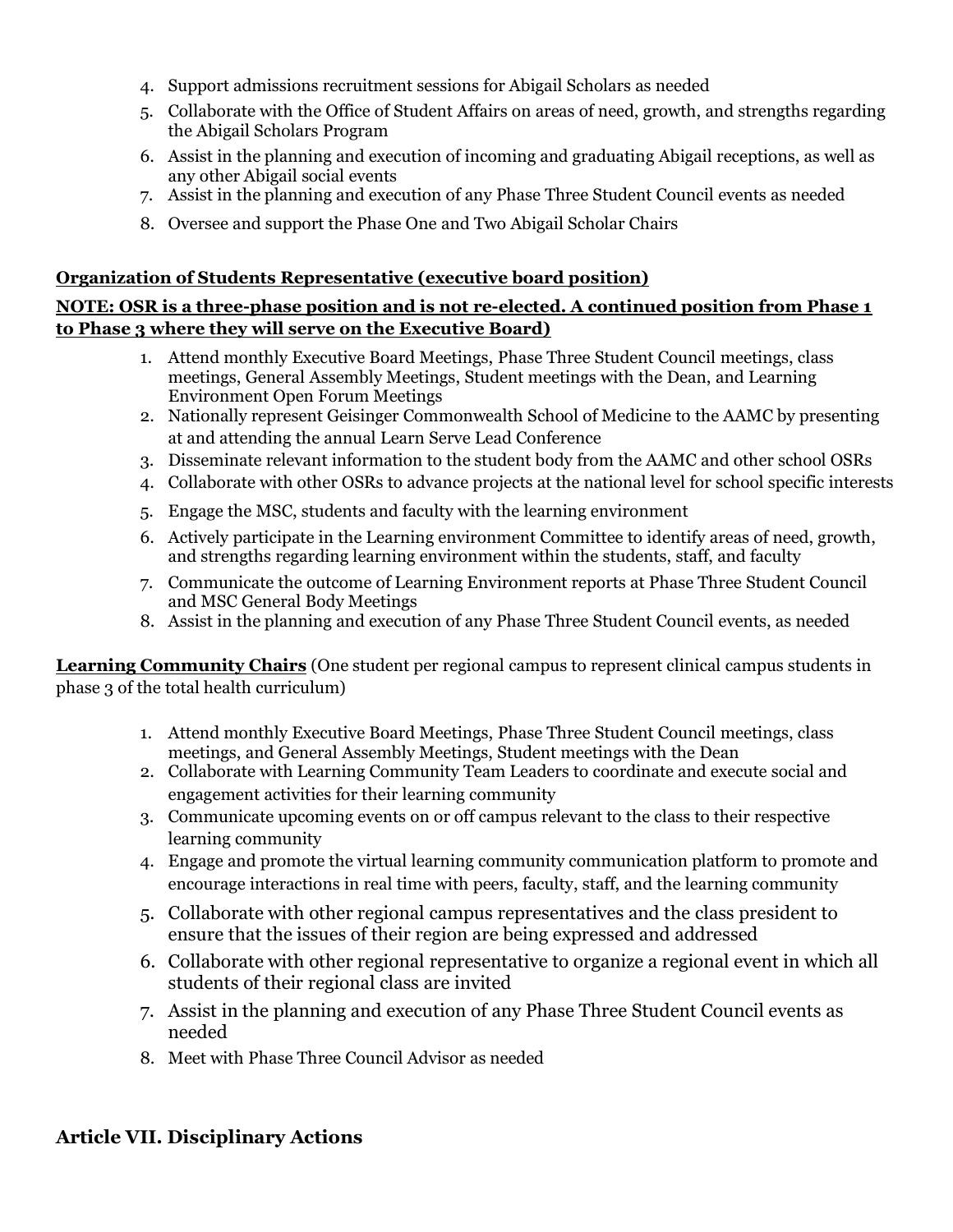A member of the senate can be impeached for egregious dereliction of duties or offense to the trust of the MSC.

To bring a motion of impeachment: A grievance statement signed by 2/3 of the senate must be submitted to the Executive Board in advance of the next Executive Board Meeting. The grievance will be placed on the agenda for the following MSC meeting.

A motion of impeachment must be passed by consensus or 3/4 of the MSC meeting quorum.

# **Article VIII. Vacancy Replacements**

If a member of the Senate needs to resign, a letter of resignation must be submitted to the Executive Board a minimum of 2 weeks in advance.

Students will vote for vacancy replacements with the exception of the office of the President which will be assumed by the Vice President. However, students will vote for the Vice President's subsequent vacancy.

Committees may elect or select their own vacancy replacements. Committees are responsible for reporting vacancy replacements to the Secretary.

# **Article IX. Committees**

### *Section 1. Standing Committees*

Each Committee will be selecting a Chairperson from one of their participating members.

- 1. New Student Group Charter Committee
	- a. Evaluates applications for MSC "Student Group" status approval
	- b. Meets once per semester
	- c. Chaired by MSC Secretary
	- d. Members: MSC President, MSC Communications and Finance Chair
- 2. Student Group Renewal Committee
	- a. Evaluates renewal paperwork for MSC "Student Groups" at the end of each academic year (May)
	- b. Meets once per academic year
	- c. Chaired by MSC Secretary
	- d. Members: MSC President, MSC Communications and Finance Chair
- 3. Elections Committee
	- a. Holds elections for MSC, class board, and regional representative positions each year
	- b. Enforces strict no-campaigning atmosphere of student elections
	- c. Chaired by the MSC Secretary
	- d. Members: 2 non-MSC, non-class senate students that are appointed in November of Phase 1 year (term November-November)
- 4. Finance & Appropriations Committee
	- a. Evaluates funding requests and allocates funding as the budget allows to MSC Student Organizations
	- b. Meets once per semester
	- c. Chaired by the MSC Communications and Finance Chair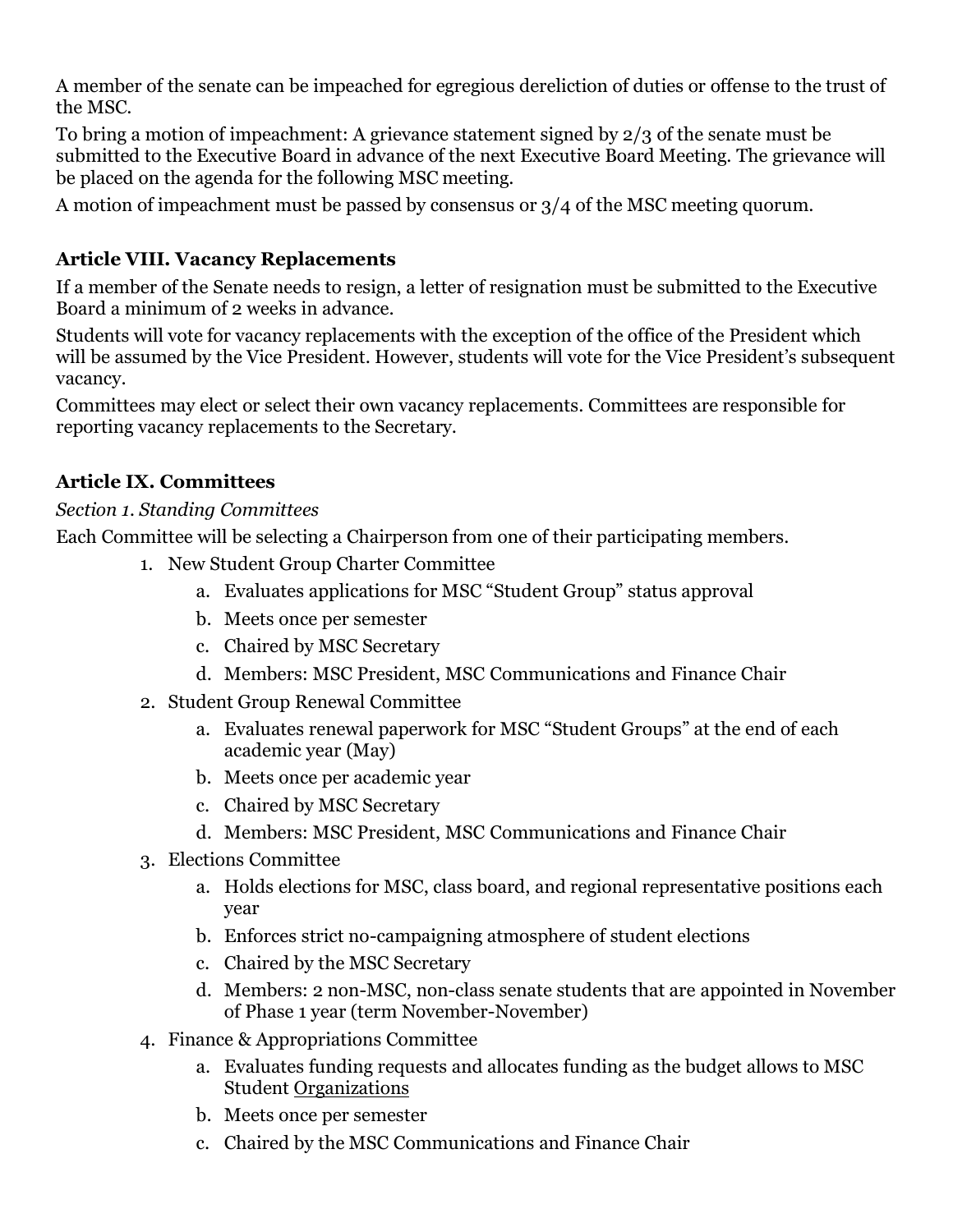d. Members: Phase 1, Phase 2, and Phase 3 Communications and Finance Chair, MSC president, MSC secretary

### *Section 2. Ad-Hoc Committees*

Ad-Hoc Committees can be formed at the President's direction or a vote by the General Body Meetings. The purpose of Ad-Hoc Committees will be to further investigate matters addressed by the MSC and report their findings back to the MSC to assist in the decision-making process.

# **Article X. Meetings**

The General Body Meetings shall meet once every month.

*Quorum*

Quorum is met when 50% plus 1 of the Senate is in attendance. All proceedings will be voted on using a simple majority of the active students present.

# **Article XI. Elections**

Phase 1 officer elections will be held in the Fall of the first year. All other elections will be held in the Spring of each academic year.

There shall be a closed ballot; elections of a candidate to a position shall be constituted by a simple majority of the active students present and voting.

- 1. If no one candidate holds a majority of the votes after the election, a run-off election will be held between those candidates who have tied for the majority.
	- a. The election committee will hold a run-off election between these candidates within 7 days of the announcement of the initial results.
	- b. In the event of the run-off election also ending in a tie, subsequent elections will continue until there is a clear majority winner or there are 2 candidates tied with the highest number of votes.
		- i. For a representative position, both individuals will serve as co-chairs or co-representatives of said position.
	- e. For an executive position (President, Vice President, Communications and Finance Chair), the board containing those candidates (MSC Executive Board or Class Officers, whichever applies) will vote between the two to select a winner.
	- c. Candidates will have the opportunity to resubmit candidate statements before run-off elections.
- 2. If no candidate is running for an MSC or class officer position, the election shall go on as scheduled and omit the option to vote for said position.
	- a. A second election for any vacant positions will be held within 7 days of conclusion of the initial election and announcement of the initial results.
	- b. Members who ran unsuccessfully in the initial election are eligible to run for a vacant position in the second election.
	- c. In the event that no candidate runs for the second election, it will be the responsibility of the newly elected President to appoint a student to each vacant position.
		- i. If the position of President is the vacant position, the newly elected Vice President will collaborate with the MSC faculty advisor to decide the best course of action for selecting the new President.